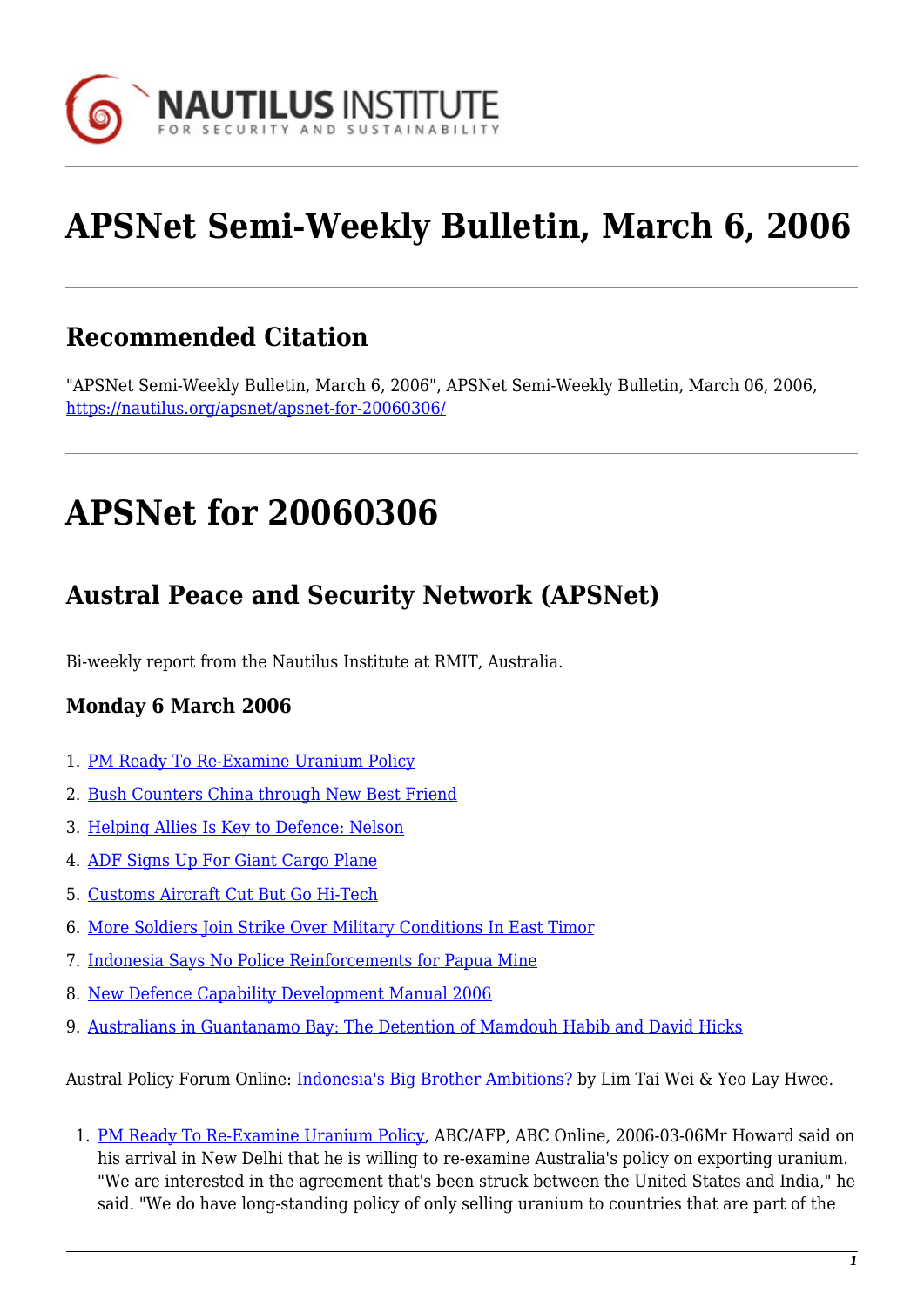NPT regime, but we'll have a look at a bit more information about that and we'll further assess it.

- ❍ [Nuclear Deal Not Without Risk](http://afr.com/premium/articles/2006/03/05/1141493546619.html), AFR\*, 2006-03-06 \* [Subscription required.](http://nautilus.org/subscription.html)
- ❍ [India's Nuclear Gamble Pays Off,](http://www.smh.com.au/news/editorial/indias-nuclear-gamble-pays-off/2006/03/03/1141191843508.html) Editorial, SMH, 2006-03-04
- ❍ [U.S, India Finalise Nuclear Technology Sharing Deal](http://www.nti.org/d_newswire/issues/2006/3/2/e1fb8e3e-eb86-43b4-8052-72c037ad869d.html), NTI, Global Security Newswire, 2006-0- -02
- The Nuclear Non-Proliferation Regime: [An Overview of Institutional & Technical Issues,](http://www.asno.dfat.gov.au/nuclear_safeguards.html) DFAT

 $\circ$ 

- 2.
- 3. [Bush Counters China through New Best Friend,](http://www.smh.com.au/news/world/bush-counters-china-through-new-best-friend/2006/03/03/1141191849848.html) Hamish McDonald, SMH, 2006-03-04Bush's suggestion that the nuclear deal is about global warming and reducing pressure on oil demand is dismissed as laughable by [Peter Hayes,](http://nautilus.org/staff/peter-hayes.html) head of San Francisco's Nautilus Institute. "The actual rationale is to develop a strategic relationship to deal with the perceived challenges arising from China," Hayes said.
- 4. [Helping Allies Is Key to Defence: Nelson,](http://www.smh.com.au/news/national/helping-allies-is-key-to-defence-nelson/2006/03/03/1141191849396.html) Tom Allard, SMH, 2006-03-04Dr Nelson, for the first time, applied equal weight to the importance of operations like Iraq, border security and promoting stability in the neighbourhood. "Australia's security relies as much on us being participants with our major partners and alliance partners like the United States and the United Kingdom in other parts of the world," he said.
- 5. [ADF Signs Up For Giant Cargo Plane,](http://www.theaustralian.news.com.au/common/story_page/0,5744,18342753^31477,00.html) Steve Creedy, Australian, 2006-03-04The Australian Defence Force will get its first Boeing C-17 cargo plane - with four times the carrying capacity of the existing RAAF C-130 Hercules - by the end of the year. The federal Government signed up for the Boeing C-17 Globemaster III military planes at a cost of up to \$2 billion. The four-engine jet aircraft will give Australia the capacity for responsive global airlift operations it has previously lacked.
	- ❍ [Minister for Defence Announces New Heavy Airlift Capability for Royal Australian Air Force](http://www.minister.defence.gov.au/NelsonMinTranscripttpl.cfm?CurrentId=5450), Min60304/06 Transcript, Brendan Nelson 2006-03-04
	- ❍ [C-17 Globemaster III](http://www.globalsecurity.org/military/systems/aircraft/c-17.htm), Aircraft, Military Systems, GlobalSecurity.org
	- ❍ [Australia's National Security: A Defence Update 2005](http://www.defence.gov.au/update2005/defence_update_2005.pdf), Defence Dept. 2005-12-15 [PDF]
	- ❍ [The Australian National Security Defence Update 2005,](http://nautilus.rmit.edu.au/2005/20051215.html#n4) APSNet 2005-12-15

- 7. [Customs Aircraft Cut But Go Hi-Tech,](http://www.theaustralian.news.com.au/common/story_page/0,5744,18342751^5001561,00.html) Steve Creedy, Australian, 2006-03-04Coastwatch fixedwing aircraft fleet will be cut by a third, but Government believes new hi-tech planes will make up for this. Ten new aircraft will include hi-tech surveillance equipment such as infra-red sensors, high-definition cameras and radar, able to link to a new satellite-based surveillance management system that transfers information back in real time to Canberra or to other aircraft. NAS subsidiary Surveillance Australia will upgrade five existing Dash8-200 aircraft and add five more, including four longer-range Dash8-300 series.
	- ❍ Australian Customs Services: [Coastwatch Operations](http://www.customs.gov.au/site/page.cfm?u=4300)
	- o National Air Support: [Services Contracted to 2020](http://www.nationalairsupport.com.au/default2.asp)

8.

9. [More Soldiers Join Strike Over Military Conditions In East Timor](http://www.guardian.co.uk/international/story/0,,1722374,00.html), AP, Guardian,

<sup>6.</sup>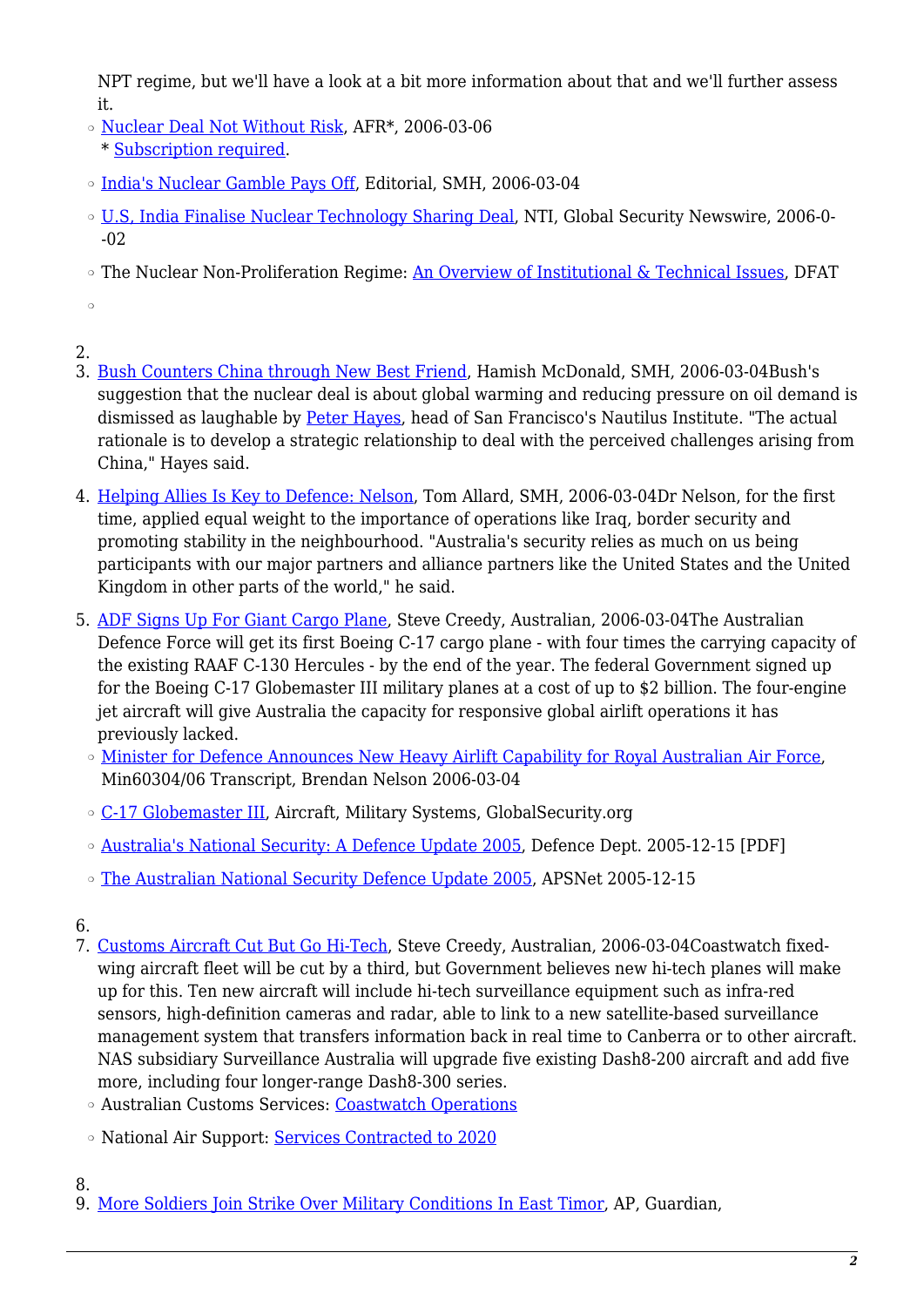2006-03-03Around 200 more soldiers from East Timor's 1,500-strong army have joined a strike over poor conditions and selective promotions, officials said. The troops join the 400 on strike since February 8, said Gastao Salsinha, a strike coordinator. The soldiers have refused to return to duty and are demanding an independent investigation into their complaints. President, Xanana Gusmao, has promised a government inquiry.

○ [Defence Support to Timore-Leste: Operation Chiron,](http://www.defence.gov.au/opspire/) Defence Cooperation Program, Australian Defence Department

10.

11. [Indonesia Says No Police Reinforcements for Papua Mine,](http://www.rnzi.com/pages/news.php?op=read&id=22625) UTC, RNZ International,

2006-03-05Indonesia says it won't send any more police reinforcements to the province of Papua following four days of protest at the Freeport gold mine last week. The Antara state news agency reports the national police chief, General Sutanto, as saying his officers would neither withdraw from Papua nor should they expect reinforcements.

- ❍ [National Police Not To Pull Out Personnel from Papua,](http://www.antara.co.id/en/seenws/index.php?id=9682) Antara, 2006-03-03
- 12.
- 13. [New Defence Capability Development Manual 2006](http://www.defence.gov.au/capability/_pubs/dcdm (2006).pdf)The Department of Defence has released a 2006 update of its landmark 2005 Defence Capability Development Manual (DCDM). [PDF]
- 14. [Australians in Guantanamo Bay: The Detention of Mamdouh Habib and David Hicks,](http://www.aph.gov.au/library/pubs/online/Australians_GuantanamoBay.htm) Nigel Brew and Jan Miller, Parliamentary LibraryThis chronology of the detention of Mamdouh Habib and David Hicks covers the period from 27 September 2001 to 18 February 2006. It serves to record key events and relevant commentary by a variety of persons and organisations, and is sourced mainly from media reports, Australian and US Government information and various legal groups. (Thanks to [Australian Policy Online,](http://www.apo.org.au/) 2006-02-28)

### **Austral Policy Forum: [Indonesia's Big Brother Ambitions?,](http://nautilus.org/publications/essays/apsnet/policy-forum/2006/0605a-lim-yeo.html) Lim Tai Wei & Yeo Lay Hwee.**

While courting friendship with powers like the US and China as well as buying Russian-made weapons, Indonesia seems also to be playing an active role in the nuclear issues that are preoccupying the US Bush administration. This week, Indonesia's intentions seemed clearer. It wants to play a bigger role in the United Nations, specifically it aims to be a non-permanent member of the UN Security Council.

This article originally appeared on the **South East Asia Peace and Security Net** (SEAPSNet).

### **Subscriptions**

Austral Peace and Security Network is issued late on Mondays and Thursdays (AEST) by the Nautilus Institute at RMIT, Melbourne, Australia.

To subscribe to the free APSNet service, just visit: <http://www.nautilus.org/mailman/listinfo/apsnet>. If you have any trouble, please contact the editor, Jane Mullett: [austral@rmit.edu.au](mailto:austral@rmit.edu.au)

APSNet is a sister publication to:

• NAPSNet: The [NAPSNet Daily Report](http://nautilus.org/napsnet/dr/index-2.html) provides summaries of current news, analysis and announcements on peace and security issues in the Northeast Asia region.